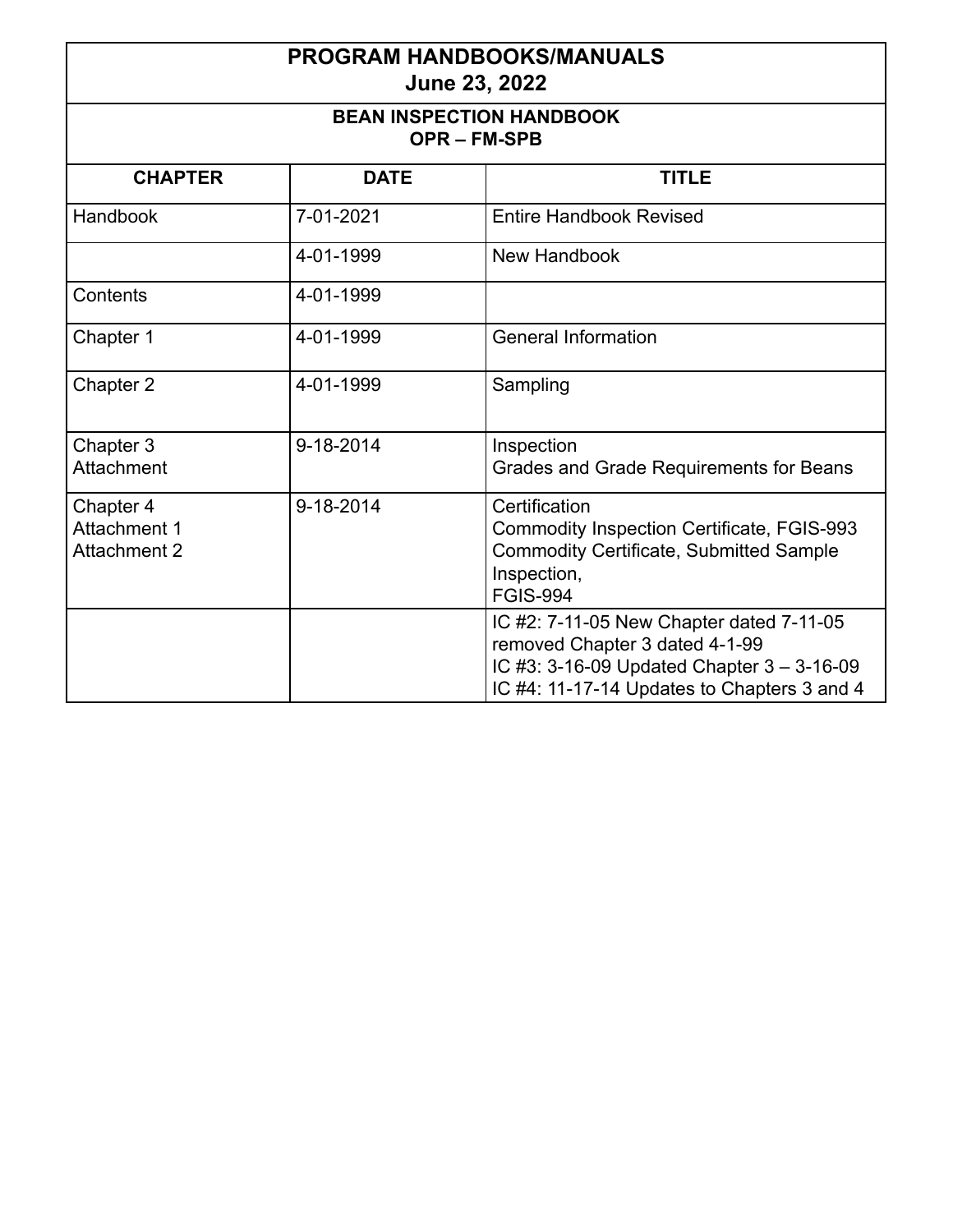| <b>EQUIPMENT HANDBOOK</b><br><b>OPR-FM-WEB</b> |                          |                                                                                                          |
|------------------------------------------------|--------------------------|----------------------------------------------------------------------------------------------------------|
| <b>CHAPTER</b>                                 | <b>DATE</b>              | <b>TITLE</b>                                                                                             |
| Chapter 3                                      | 6-01-2022                | Chapter 3 updated to reflect approval of Light<br>Emitting Diode (LED) lamps for official pur-<br>poses. |
|                                                | 10-04-1996               | <b>New Handbook</b>                                                                                      |
| Foreward                                       | 10-04-1996               |                                                                                                          |
| Contents                                       | 10-04-1996               |                                                                                                          |
| Chapter 1<br>Pg. 1-11 to 1-27                  | 10-04-1996<br>03-21-2004 | <b>General Information</b>                                                                               |
| <b>Approved Equipment</b><br>List              | 9-08-2006                | Active commercially available items                                                                      |
| <b>Approved Equipment</b><br>List              | 9-08-2006                | Inactive items, but ok for use                                                                           |
| Chapter 2                                      | 10-04-1996               | <b>Grain Test Scales</b>                                                                                 |
| Chapter 3                                      | 10-04-1996               | <b>Laboratory Equipment</b>                                                                              |
| Chapter 4                                      | 10-04-1996               | Dockage Testers                                                                                          |
| Chapter 5                                      | 10-04-1996               | <b>Test Weight Per Bushel Apparatuses</b>                                                                |
| Chapter 6                                      | 10-04-1996               | <b>Rice Equipment</b>                                                                                    |
| Chapter 7                                      | 10-04-1996               | <b>Manual Sampling Devices</b>                                                                           |
| Chapter 8                                      | 10-04-1996               | <b>Barley Pearlers</b>                                                                                   |
| Chapter 9                                      | 10-04-1996               | <b>Sieves</b>                                                                                            |
| Forward-Contents-<br>Chapters 1-10             | 8-04-2016                | Entire Handbook was updated and reissued                                                                 |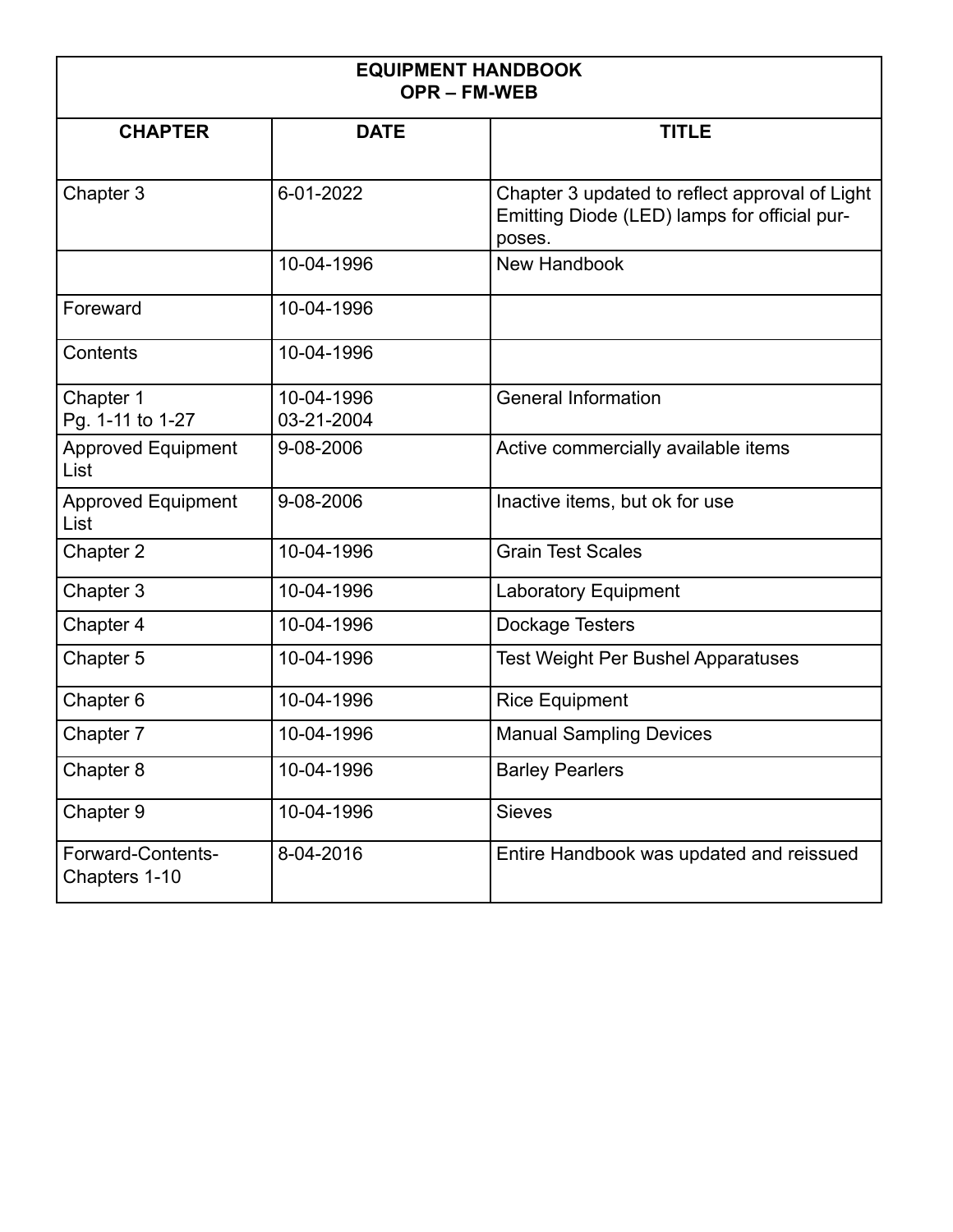| <b>FUMIGATION HANDBOOK</b><br><b>OPR-FM-SPB</b> |             |                                                                                                                                                                                                                  |  |
|-------------------------------------------------|-------------|------------------------------------------------------------------------------------------------------------------------------------------------------------------------------------------------------------------|--|
| <b>CHAPTER</b>                                  | <b>DATE</b> | <b>TITLE</b>                                                                                                                                                                                                     |  |
| Chapter 1-6                                     | 7-10-2020   | <b>Entire Handbook Revised</b>                                                                                                                                                                                   |  |
| Foreword                                        | 9-04-2006   |                                                                                                                                                                                                                  |  |
| Contents                                        | 9-04-2006   |                                                                                                                                                                                                                  |  |
| Chapter 1                                       | 8-24-2009   | <b>General Information</b>                                                                                                                                                                                       |  |
| Chapter 2                                       | 6-14-2014   | In-Transit Fumigation - Vessels                                                                                                                                                                                  |  |
| Chapter 3                                       | 6-14-2014   | <b>Land Carrier Fumigation</b>                                                                                                                                                                                   |  |
| Chapter 4                                       | 9-04-2006   | <b>River Barge Fumigation</b>                                                                                                                                                                                    |  |
| Chapter 5                                       | 9-04-2006   | Farm Service Agency Commodity Opera-<br>tions Fumigation Protocol                                                                                                                                                |  |
|                                                 |             | Issuance Change No. 4 - 9/2006 -- Entire<br><b>Handbook Revised</b><br>Issuance Change No. $5 - 8/24/09 - Re$ -<br>placing Chapters 1 and 2<br>Issuance Change No. 6 - 6/16/14 - Re-<br>placing Chapters 2 and 3 |  |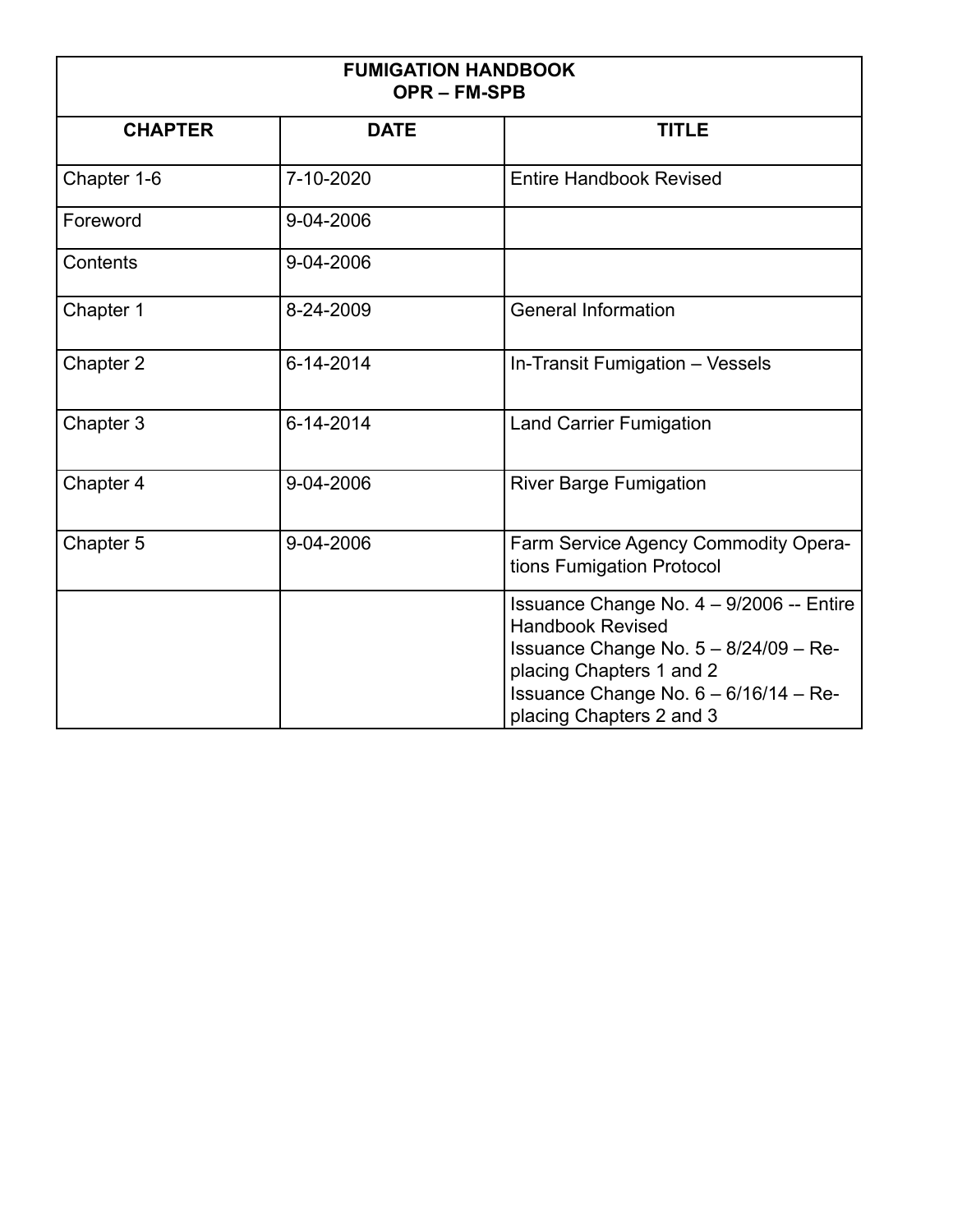| <b>GRAIN INSPECTION HANDBOOK</b>                    |                        |                                                                                                       |  |
|-----------------------------------------------------|------------------------|-------------------------------------------------------------------------------------------------------|--|
| <b>OPR - FM-SPB</b><br><b>BOOK I-GRAIN SAMPLING</b> |                        |                                                                                                       |  |
| <b>CHAPTER</b>                                      | <b>DATE</b>            | <b>TITLE</b>                                                                                          |  |
| Chapters 1-5                                        | 7-23-2020              | <b>Entire Handbook Revised</b>                                                                        |  |
| Contents                                            | 7-7-1995               |                                                                                                       |  |
| Chapter 1                                           | 7-7-1995               | <b>General Guidelines</b>                                                                             |  |
| Chapter 2                                           | 7-7-1995               | <b>Probe Sampling</b>                                                                                 |  |
| Chapter 3                                           | 7-7-1995               | Sampling Wit a Diverter-Type Mechanical Sampler                                                       |  |
| Chapter 4                                           | 7-7-1995               | <b>Ellis Cup and Pelican Sampling</b>                                                                 |  |
| <b>Appendix 1</b><br>Page 2                         | 7-7-1995<br>11-17-1995 | <b>Local Quality Control Procedures</b>                                                               |  |
| <b>GRAIN INSPECTION HANDBOOK</b><br><b>BOOK II</b>  |                        |                                                                                                       |  |
| <b>CHAPTER</b>                                      | <b>DATE</b>            | <b>TITLE</b>                                                                                          |  |
| Chapter 1-14                                        | 10-01-2020             | <b>Entire Handbook Revised</b>                                                                        |  |
| Chapter 4                                           | 4-11-2017              | <b>Corn Chapter</b>                                                                                   |  |
| Chapter 13                                          | 4-11-2017              | <b>Wheat Chapter</b>                                                                                  |  |
| Foreward                                            | 8-09-2004              |                                                                                                       |  |
| Chapter 1                                           | 8-09-2004              | General Information - Issuance Change #106 6-16-08<br>Replace page(s) as indicated                    |  |
| Chapter 2                                           | 8-09-2004              | Barley - Issuance Change #106 6-16-08 - Replace<br>page(s) as indicated                               |  |
| Chapter 3                                           | 6-18-2004              | Canola - Issuance Change #106 6-16-08 - Replace<br>page(s) as indicated                               |  |
| Chapter 4                                           | 6-18-2007              | Corn - Issuance Change # 103 6/18/07 - Replace<br>page(s) as indicated                                |  |
| Chapter 5                                           | 8-09-2004              | Flaxseed                                                                                              |  |
| Chapter 6                                           | 8-09-2004              | Mixed Grain Issuance Change #106 6/18/08 - Replace<br>page(s) as indicated                            |  |
| Chapter 7                                           | 8-09-2004              | Oats<br>Issuance Change #106 6/18/08 - Replace page(s) as<br>indicated                                |  |
| Chapter 8                                           | 8-09-2004              | Rye<br>Issuance Change #104 8-09-07<br>Issuance Change #106 6-18-08 - Replace page(s) as<br>indicated |  |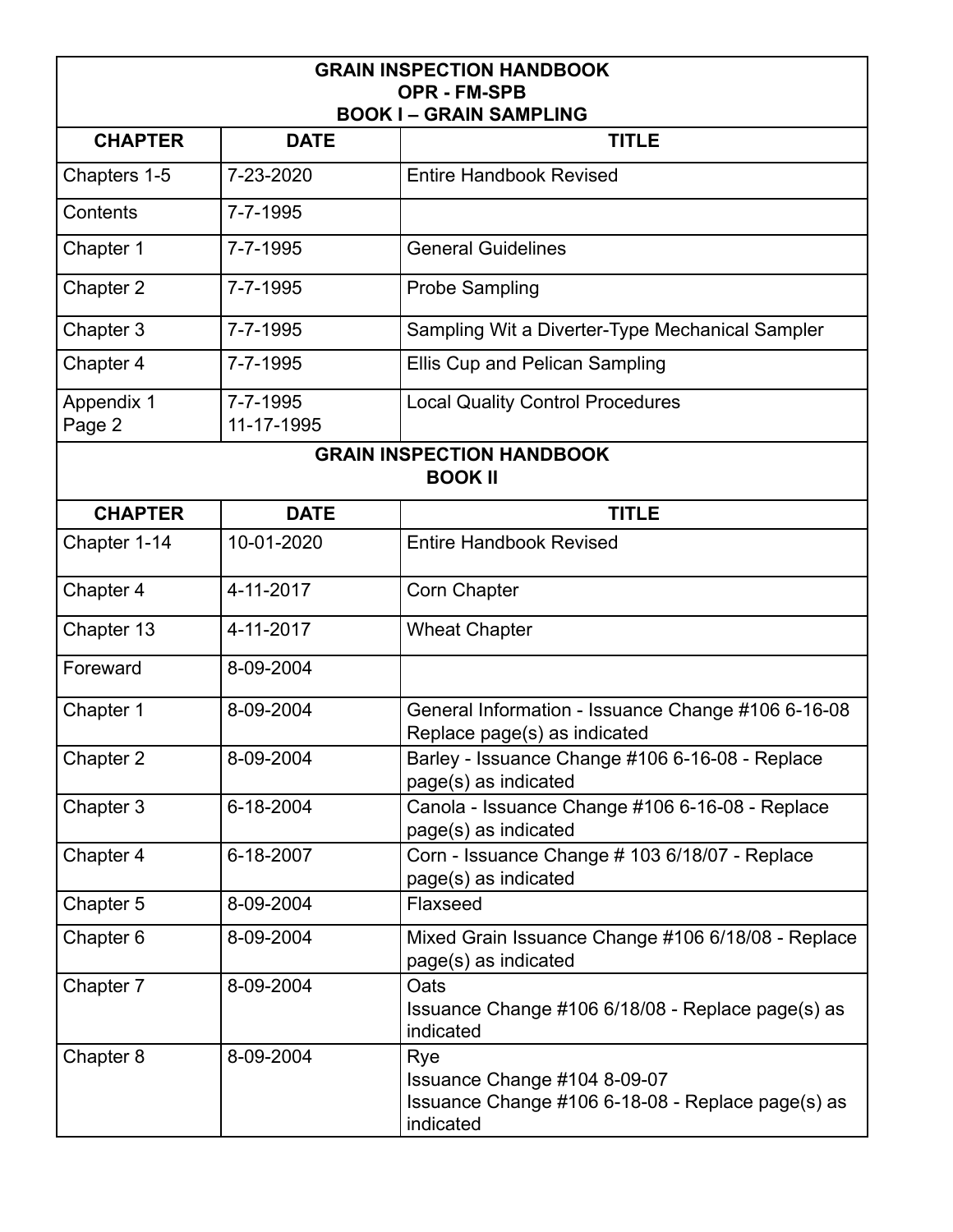| <b>GRAIN INSPECTION HANDBOOK</b><br><b>BOOK II</b> |                                                       |                                                                                                                                              |
|----------------------------------------------------|-------------------------------------------------------|----------------------------------------------------------------------------------------------------------------------------------------------|
| <b>CHAPTER</b>                                     | <b>DATE</b>                                           | <b>TITLE</b>                                                                                                                                 |
| Chapter 9                                          | 6-01-2008                                             | Sorghum - Issuance change #108                                                                                                               |
| Chapter 10                                         | 8-09-2004                                             | Soybeans<br>Issuance Change # 105 replace pages as indicat-<br>ed 09-01-07<br>Issuance Change #106 6-18-08 - Replace page(s)<br>as indicated |
| Chapter 11                                         | 8-09-2004                                             | <b>Sunflower Seed</b><br>Issuance Change #106 6-18-08 - Replace page(s)<br>as indicated                                                      |
| Chapter 12                                         | 8-09-2004                                             | Triticale - Issuance Change #106 6-18-08 - Re-<br>place page(s) as indicated                                                                 |
| Chapter 13                                         | 8-09-2004                                             | Wheat<br>Issuance Change #106 6-18-08 - Replace page(s)<br>as indicated                                                                      |
| Pages 13-33 thru 13-38                             |                                                       | Change No. 99 replace pages as indicated<br>IC #108 - 6-01-08 New Chapter 9                                                                  |
|                                                    |                                                       | <b>GRAIN INSPECTION HANDBOOK</b><br><b>BOOK III</b>                                                                                          |
|                                                    |                                                       | <b>GRAIN GRADING PROCEDURES</b>                                                                                                              |
| <b>CHAPTER</b>                                     | <b>DATE</b>                                           | <b>TITLE</b>                                                                                                                                 |
| Chapters 1-4                                       | 8-28-2020                                             | <b>Entire Handbook Revised</b>                                                                                                               |
| <b>Table of Contents</b>                           | 3-13-2006                                             |                                                                                                                                              |
| Chapter 1                                          | 3-13-2006<br>$6 - 01 - 08$<br>6-09-2008<br>11-03-2008 | Inspection of Shiplots Unit Trains, and Lash<br><b>Barges</b>                                                                                |
| Chapter 2                                          | 3-13-2006                                             | Certification of Shiplots, Unit Trains, and Lash<br><b>Barges</b>                                                                            |
| Chapter 3                                          | 3-13-2006                                             | <b>Material Removal Portion</b>                                                                                                              |
| Chapter 4                                          | 9-11-1990                                             | (Reserved)                                                                                                                                   |
| Chapter 5                                          | 9-11-1990                                             | (Reserved)                                                                                                                                   |
| Chapter 6                                          | 9-11-1990                                             | (Reserved)                                                                                                                                   |
| Chapter 7                                          | 3-13-2006                                             | (Reserved)                                                                                                                                   |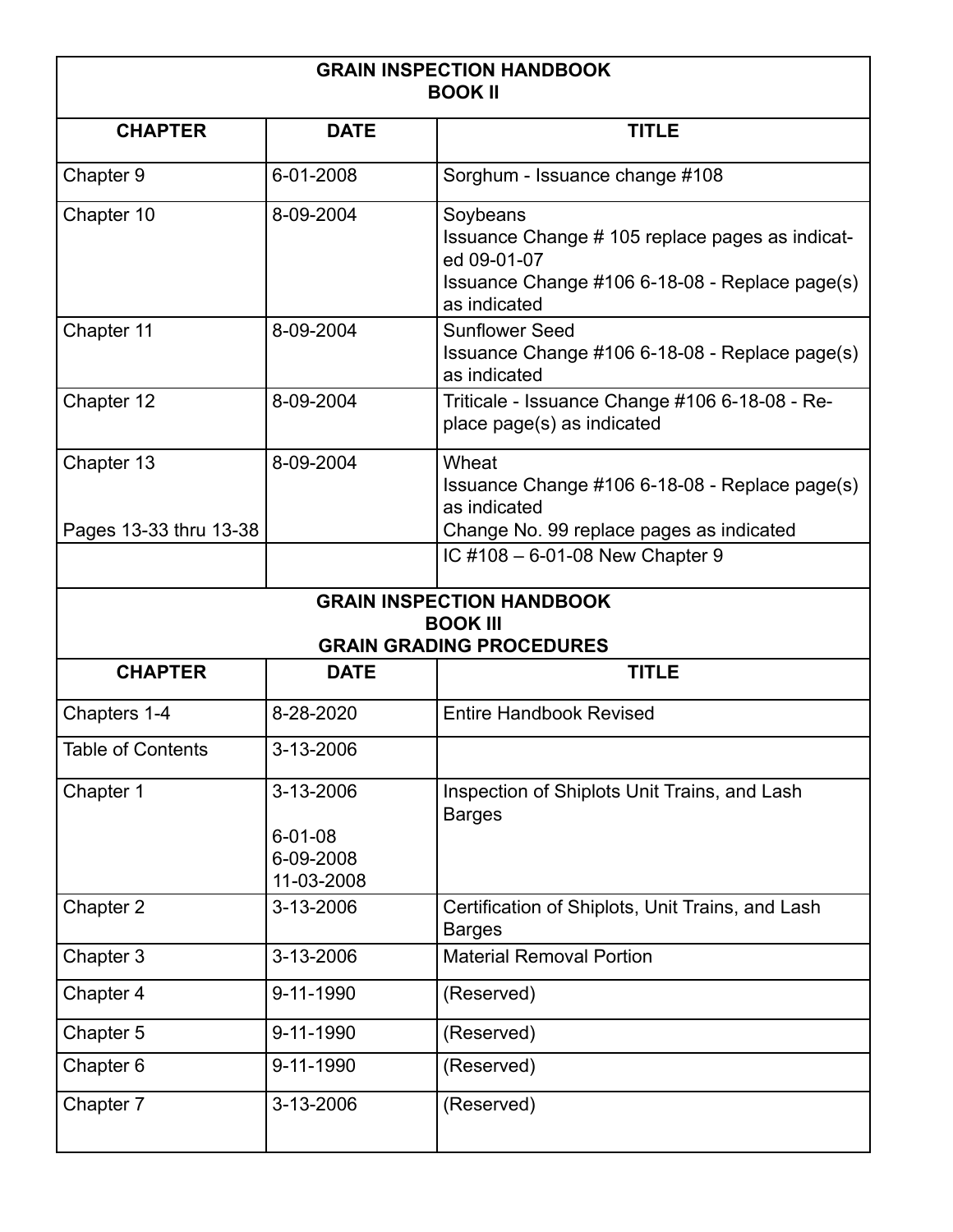## **GRAIN INSPECTION HANDBOOK BOOK IV - FORMS AND CERTIFICATES**

| <b>CHAPTER</b> | <b>DATE</b>                                                                                         | <b>TITLE</b>                                                              |
|----------------|-----------------------------------------------------------------------------------------------------|---------------------------------------------------------------------------|
| Contents       | 10-09-2006                                                                                          |                                                                           |
| Chapter 1      | 10-09-2006                                                                                          | <b>Application Forms</b>                                                  |
| Chapter 2      | 10-09-2006<br>6-09-2008                                                                             | <b>Work Records</b><br>Issuance Change No. 107 pages 2-16                 |
| Chapter 3      | 10-09-2006<br>7-14-2008<br>2-18-2006                                                                | Certificates<br>Issuance Change No. 107<br><b>Issuance Change No. 112</b> |
| Chapter 4      | 7-31-2015                                                                                           | <b>Data Collection Forms</b><br><b>Issuance Change No. 111</b>            |
|                |                                                                                                     |                                                                           |
|                |                                                                                                     | <b>GRAIN INSPECTION HANDBOOK</b><br><b>List of Issuance Changes</b>       |
| <b>CHAPTER</b> | <b>DATE</b>                                                                                         | <b>TITLE</b>                                                              |
|                |                                                                                                     | <b>CURRENT TRANSMITTALS/ISSUANCE CHANGES</b>                              |
|                | <b>BOOK I</b><br>7-07-95 Issuance Change #87<br>(New Book I Issued)<br>11-17-95 Issuance Change #88 |                                                                           |
|                | <b>BOOK II</b><br>8-09-04 Issuance Change #97<br>(New Book II Issued)                               |                                                                           |
|                | 6-01-08 Issuance Change #108<br><b>Grain Grading Procedures Chapter 9</b>                           |                                                                           |
|                |                                                                                                     |                                                                           |
|                |                                                                                                     |                                                                           |
|                |                                                                                                     |                                                                           |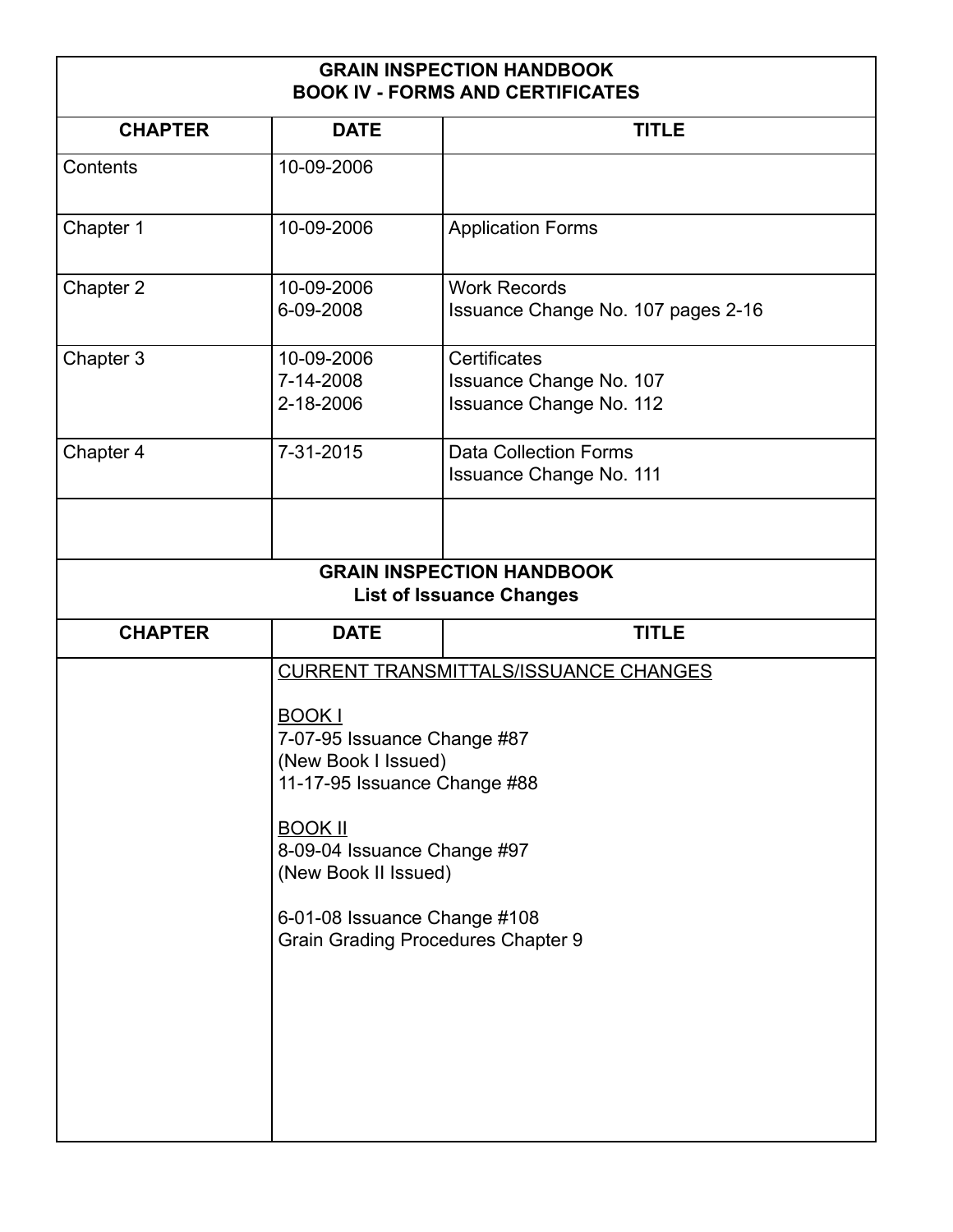| <b>BOOK III</b><br>10-22-84 Reprint<br>9-01-80 Transmittal #9<br>9-11-90 Issuance Change #65<br>4-22-93 Issuance Change #74<br>5-10-94 Issuance Change #83<br>6-04-97 Issuance Change #92<br>6-01-99 Issuance Change #93<br>9-15-99 Issuance Change #94<br>12-10-99 Issuance Change #94<br>12-10-99 Issuance Change #95 |
|-------------------------------------------------------------------------------------------------------------------------------------------------------------------------------------------------------------------------------------------------------------------------------------------------------------------------|
| 06-12-00 Issuance Change #96<br>06-01-08 Issuance Change #108<br>06-09-08 Issuance Change #107                                                                                                                                                                                                                          |
| <b>BOOK IV</b><br>1-01-91 Issuance Change #67<br>(New Book IV Issued)<br>2-26-93 Issuance Change #73<br>4-15-97 Issuance Change #89<br>10-10-06 Issuance Change #100<br>06-09-08 Issuance Change # 107<br>07-31-15 Issuance Change #111<br>02-18-16 Issuance Change # 112                                               |
|                                                                                                                                                                                                                                                                                                                         |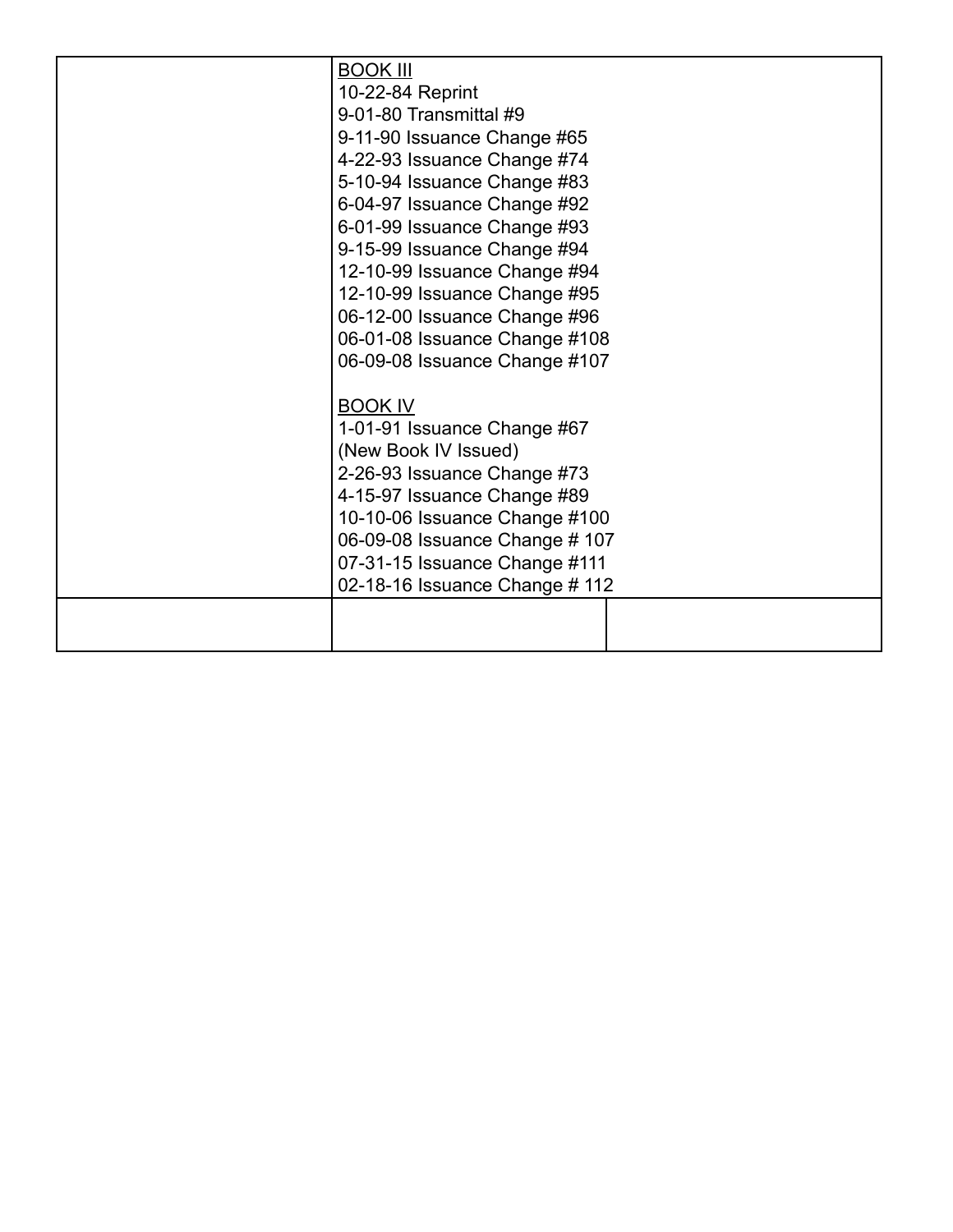| <b>HOP INSPECTION HANDBOOK</b><br><b>OPR - FM-SPB</b> |                                                    |                                                                                                                                                                                                                                  |
|-------------------------------------------------------|----------------------------------------------------|----------------------------------------------------------------------------------------------------------------------------------------------------------------------------------------------------------------------------------|
|                                                       | 7-01-2022                                          | The Hop Inspection Handbook revision incor-<br>porated policy and procedural changes and<br>other changes including re-formatting and<br>editorial updates. Further, each chapter was<br>updated and re-formatted for uniformity |
|                                                       | 8-01-1998                                          |                                                                                                                                                                                                                                  |
| Foreward                                              | 8-01-1998                                          |                                                                                                                                                                                                                                  |
| Contents                                              | 8-01-1998                                          |                                                                                                                                                                                                                                  |
| Chapter 1                                             | 8-01-1998                                          |                                                                                                                                                                                                                                  |
| Chapter 2                                             | 8-01-1998                                          |                                                                                                                                                                                                                                  |
| Chapter 3                                             | 9-30-2002                                          |                                                                                                                                                                                                                                  |
| Chapter 4                                             | 8-01-1998                                          | Certification                                                                                                                                                                                                                    |
| <b>Attachment 1</b>                                   | 8-01-1998                                          | <b>Commodity Inspection Certificate FGIS-993</b>                                                                                                                                                                                 |
| <b>Attachment 2</b>                                   | 8-01-1998                                          | <b>Commodity Certificate Submitted Sample</b><br>Inspection FGIS-994                                                                                                                                                             |
|                                                       | <b>Current Issuance Changes</b>                    |                                                                                                                                                                                                                                  |
|                                                       | Issuance Change # 1 08-01-98 (New Handbook Issued) |                                                                                                                                                                                                                                  |
|                                                       | Issuance Change # 2 09-30-02                       |                                                                                                                                                                                                                                  |
| Issuance Change # 3 12-10-07                          |                                                    |                                                                                                                                                                                                                                  |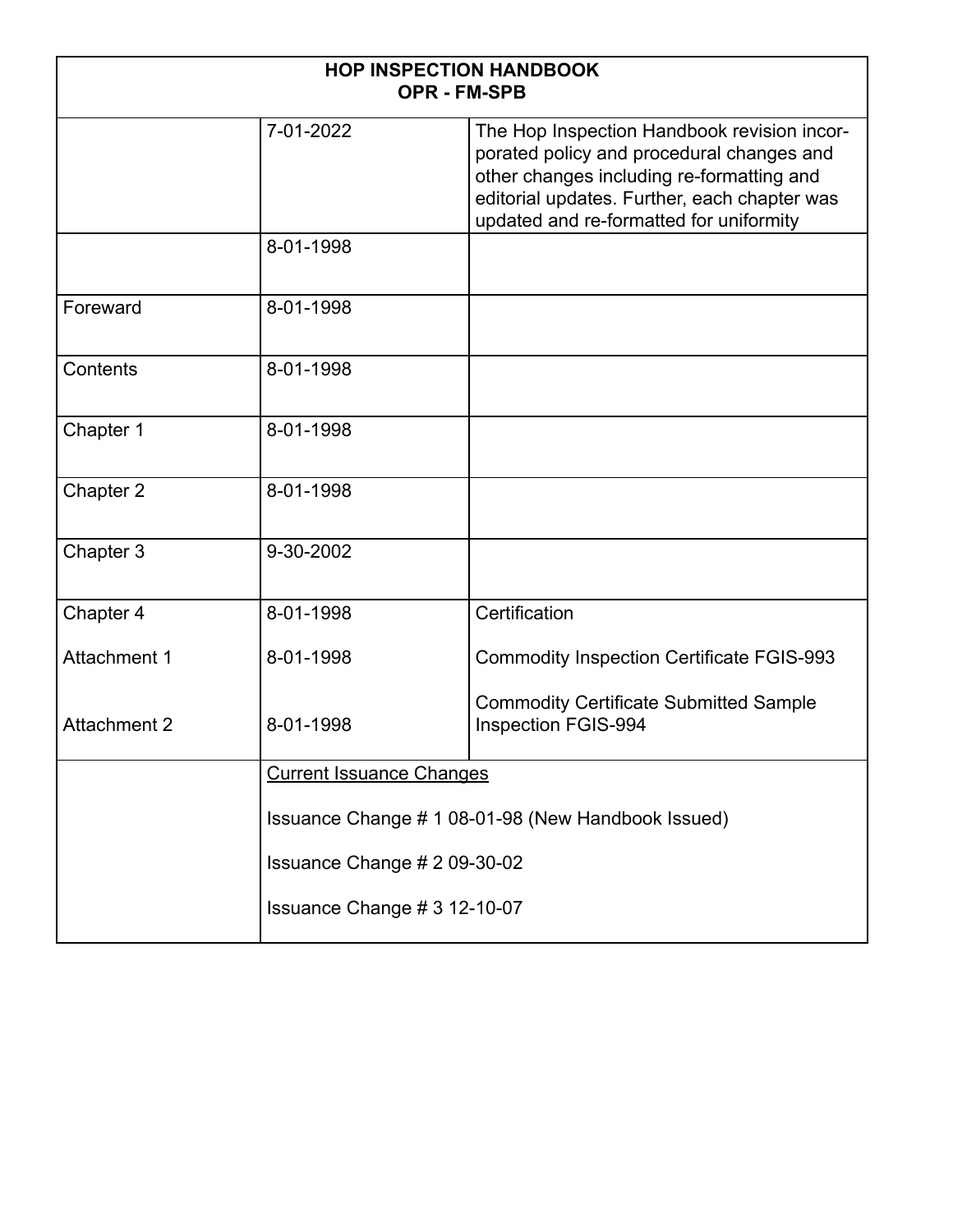| <b>MECHANICAL SAMPLING SYSTEMS HANDBOOK</b> |
|---------------------------------------------|
| <b>OPR-FM-SPB</b>                           |

| <b>CHAPTER</b>           | <b>DATE</b> | <b>TITLE</b>                                                       |
|--------------------------|-------------|--------------------------------------------------------------------|
|                          |             |                                                                    |
| Handbook                 | 4-18-2007   | Chapter 3, page 3-6 Added language confirming require-             |
| Change No. 4             |             | ments for D-T sampling system authorization                        |
|                          |             | Chapter 5, page 5-7 Revised the drop sample testing method         |
| Handbook<br>Change No. 3 | 9-13-2016   | Revisions were made to include the following Program Notic-<br>es: |
|                          |             | Chapter 2, Equipment Requirements, Controls                        |
|                          |             | Chapter 6, Maintenance, Repair, and Alteration                     |
|                          |             | FGIS-PN-08-05 Requirements For Auxiliary Control Modifica-         |
|                          |             | tions Of Diverter Type Mechanical Sampling Systems                 |
|                          |             | Chapter 5, Outbound Movement Systems                               |
|                          |             | FGIS PN-08-09 Use Of Probe Samples As An Alternate Stan-           |
|                          |             | dard Reference For Testing Diverter Type Sampling Systems          |
|                          |             | FGIS PN-12-02 Check Testing Of Diverter-Type (D/T) Sam-            |
|                          |             | plers-Drop Sample Test Option<br>Chapter 5, section 5.2            |
|                          |             | Revisions were also made to the language regarding sam-            |
|                          |             | pling system inspection safety, specifically pertaining to a       |
|                          |             | primary sampling systems power supply cutoff switches and          |
|                          |             | the coinciding physical distance and visual reference of the       |
|                          |             | cutoff switch to the primary sampler.                              |
| Chapter 1                | 11-07-2003  | <b>General Information</b>                                         |
|                          |             |                                                                    |
| Chapter 2                | 11-07-2003  | Specifications                                                     |
|                          |             |                                                                    |
| Chapter 3                | 11-07-2003  | Authorization                                                      |
|                          |             |                                                                    |
| Chapter 4                | 11-07-2003  | Examinations                                                       |
|                          |             |                                                                    |
| Chapter 5                | 11-07-2003  | <b>Tests</b>                                                       |
|                          |             |                                                                    |
| Chapter 6                | 11-07-2003  | Maintenance, Repair, and Alteration                                |
|                          |             |                                                                    |
|                          |             | <b>Current Issuance Changes</b>                                    |
|                          |             | Issuance Change #2 11-07-03 (New Handbook Issued)                  |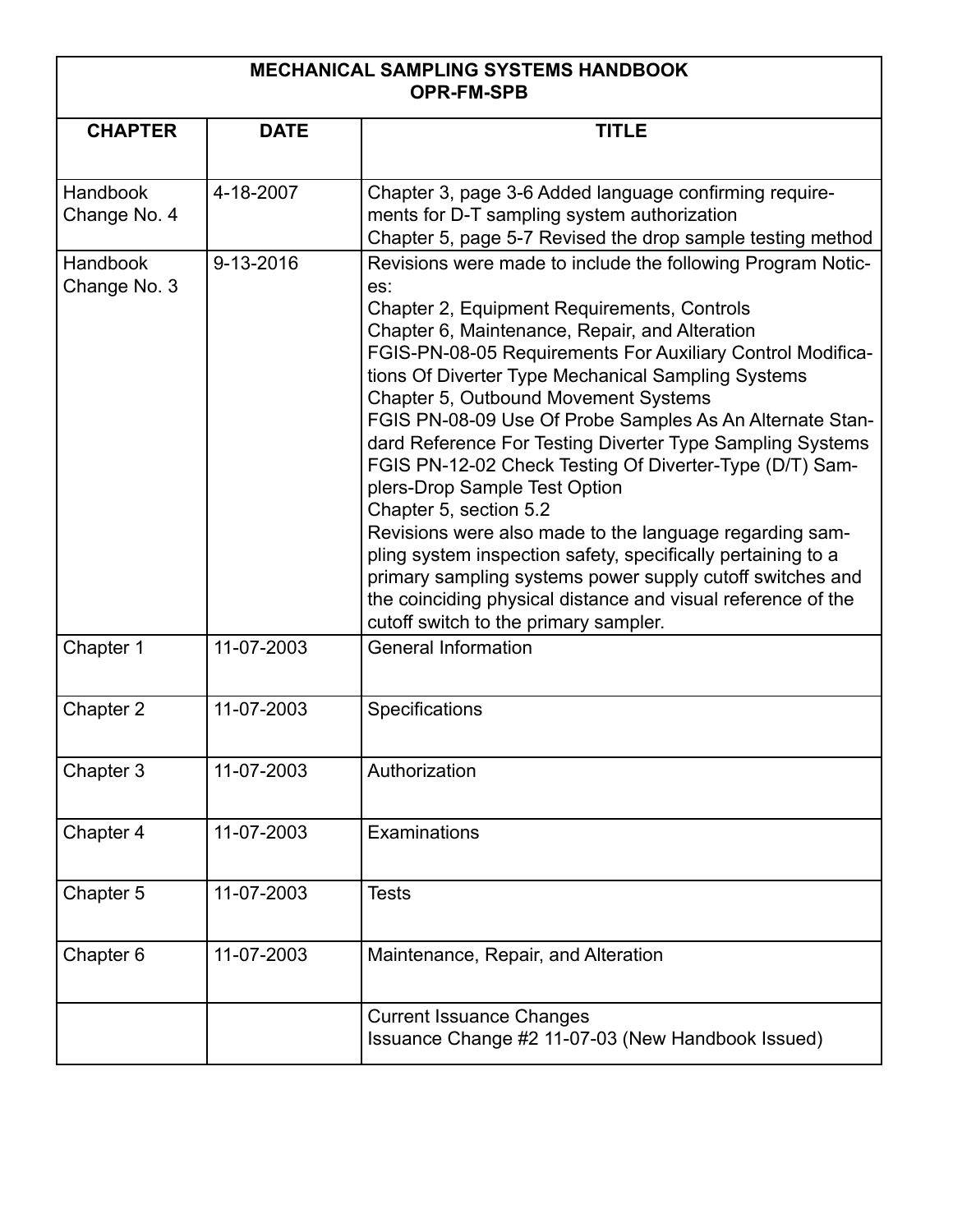| <b>MOISTURE HANDBOOK</b>   |             |                                                                                                                     |
|----------------------------|-------------|---------------------------------------------------------------------------------------------------------------------|
| <b>CHAPTER</b>             | <b>DATE</b> | <b>TITLE</b>                                                                                                        |
|                            |             |                                                                                                                     |
|                            | 3-14-2022   | Chapter 2 Operation and Testing of the GAC2700-UGMA:<br>Added this new chapter to include the detailed instructions |
|                            |             | for the newly approved GAC 2700-UGMA moisture meter.<br>This chapter replace the "Reserved" chapter 2.              |
| Chapter 1                  | 1-08-1999   | <b>General Information</b>                                                                                          |
| Section 1.1                |             | Policy page 1-1                                                                                                     |
| Section 1.2                |             | Responsibilities page 1-2                                                                                           |
| Section 1.3                |             | Record Keeping page 1-4 Requirements                                                                                |
| Section 1.4                |             | Equipment Identification page 1-4                                                                                   |
| Section 1.5<br>Section 1.6 |             | Equipment Testing page 1-5                                                                                          |
| Section 1.7                |             | Testing Schedule page 1-6<br>Repairs page 1-7                                                                       |
|                            |             |                                                                                                                     |
| Chapter 2                  | 1-08-1999   | <b>Moisture Meter Calibration</b>                                                                                   |
| Section 2.1                |             | <b>General Requirements page 2-1</b>                                                                                |
| Section 2.2                |             | Schedule page 2-1                                                                                                   |
| Section 2.3<br>Section 2.4 |             | <b>Equipment Requirements page 2-2</b><br>Annual Calibration Study page 2-2                                         |
| Section 2.5                |             | Reports page 2-5                                                                                                    |
| Section 2.6                |             | Criteria for Change page 2-5                                                                                        |
| Section 2.7                |             | Sample List page 2-7                                                                                                |
|                            |             |                                                                                                                     |
| Chapter 3                  | 1-08-1999   | Operation and Testing of the GAC 2100 Moisture Meter                                                                |
| Section 3.1                |             | Maintenance page 3-1                                                                                                |
| Section 3.2                |             | Operation page 3-4<br>Headquarters Standard Meters page 3-8                                                         |
| Section 3.3                |             | Testing Official page 3-10; Moisture Meters                                                                         |
| Section 3.4                |             | Repair of GIPSA-Owned 3-14                                                                                          |
|                            |             | Moisture Meter; Instructions for Completing Form FGIS-                                                              |
| Section 3.5                |             | 923, "Moisture Meter Test" page 3-17                                                                                |
|                            |             | Issuance Change 1: 9/1/12                                                                                           |
|                            |             | Issuance Change 2: 1/28/13                                                                                          |
|                            |             | Issuance Change 3: 5/13/13                                                                                          |
|                            |             | Issuance Change 4: 7/14/14                                                                                          |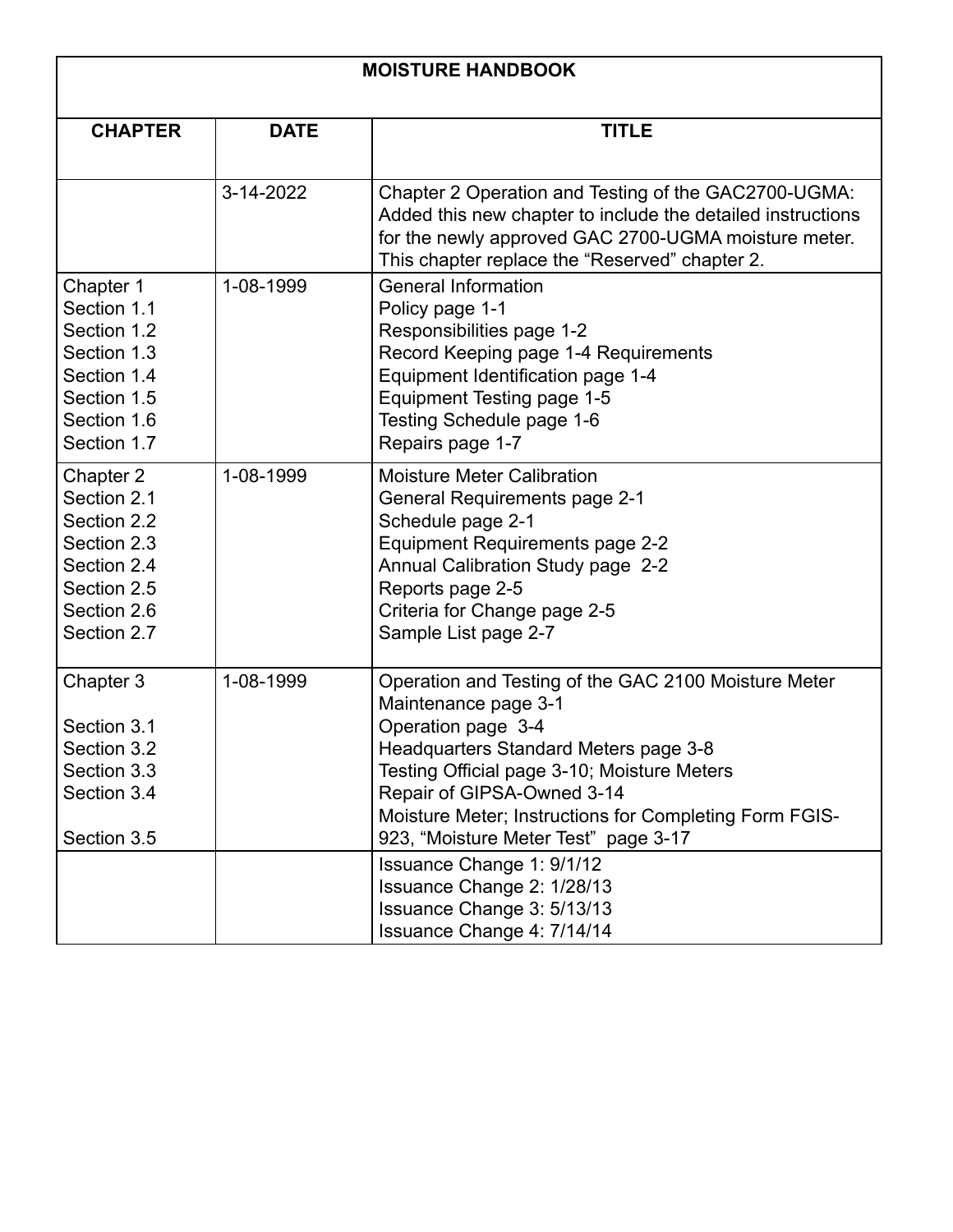| <b>MYCOTOXIN HANDBOOK</b> |             |                                                                                                                                                                                                                                          |
|---------------------------|-------------|------------------------------------------------------------------------------------------------------------------------------------------------------------------------------------------------------------------------------------------|
| <b>CHAPTER</b>            | <b>DATE</b> | <b>TITLE</b>                                                                                                                                                                                                                             |
| Cover                     | 9-17-2015   |                                                                                                                                                                                                                                          |
| Foreward                  | 9-17-2015   |                                                                                                                                                                                                                                          |
| <b>Table of Contents</b>  | 9-17-2015   |                                                                                                                                                                                                                                          |
| Chapter 1                 | 9-17-2015   | <b>General Information</b>                                                                                                                                                                                                               |
| Chapter 2                 | 9-17-2015   | <b>Laboratory Safety</b>                                                                                                                                                                                                                 |
| Chapter 3                 | 9-17-2015   | Hazardous Waste Management                                                                                                                                                                                                               |
| Chapter 4                 | 9-17-2015   | <b>Sample Preparation Procedures</b>                                                                                                                                                                                                     |
| Chapter 5                 | 9-17-2015   | Certification                                                                                                                                                                                                                            |
| Chapter 6                 | 9-17-2015   | <b>FDA Contamination Levels</b>                                                                                                                                                                                                          |
|                           |             | This is a new handbook which consolidates the infor-<br>mation presented in the current Aflatoxin Handbook,<br>DON Handbook, Fumonisin Directive (9180.71),<br>Zearelenone Directive (9180.66), and Ochratoxin A<br>Directive (9180.77). |
| Chapter 4                 | 6-28-2016   |                                                                                                                                                                                                                                          |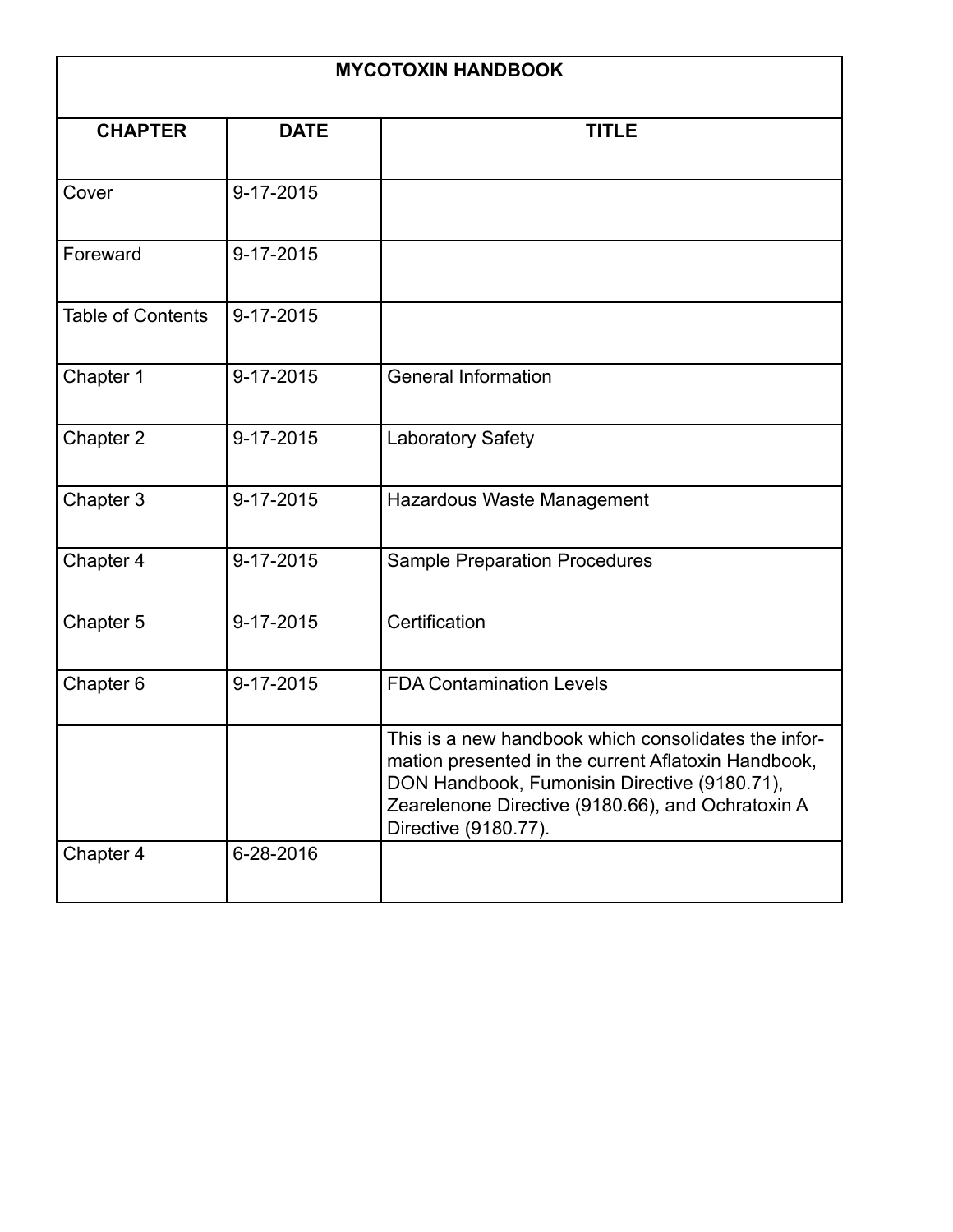| <b>NEAR-INFRARED TRANSMITTANCE</b><br><b>HANDBOOK (NIRT)</b> |             |                                                                                                                                                                                                                                                                                                                                                                                                               |
|--------------------------------------------------------------|-------------|---------------------------------------------------------------------------------------------------------------------------------------------------------------------------------------------------------------------------------------------------------------------------------------------------------------------------------------------------------------------------------------------------------------|
| <b>CHAPTER</b>                                               | <b>DATE</b> | <b>TITLE</b>                                                                                                                                                                                                                                                                                                                                                                                                  |
|                                                              | 4-01-2022   | The NIRT Handbook was revised and reformatted for to<br>incorporate FGIS's agency move to AMS, contact infor-<br>mation, and the inclusion of information for the Foss NIRT<br>model NOVA, as well as general revisions and formatting.<br>Furthur desciption of edits are located in Chapter 6<br>Change NO. 8                                                                                               |
| <b>FOREWORD</b>                                              | 12-08-2006  |                                                                                                                                                                                                                                                                                                                                                                                                               |
| <b>CONTENTS</b>                                              | 12-08-2006  |                                                                                                                                                                                                                                                                                                                                                                                                               |
| <b>CHAPTER 1</b>                                             | 12-08-2006  | Introduction                                                                                                                                                                                                                                                                                                                                                                                                  |
| <b>CHAPTER 2</b>                                             | 12-08-2006  | <b>NIRT Equipment</b>                                                                                                                                                                                                                                                                                                                                                                                         |
| <b>CHAPTER 3</b>                                             | 3-24-2008   | <b>Determining Instrument Accuracy</b>                                                                                                                                                                                                                                                                                                                                                                        |
| <b>CHAPTER 4</b>                                             | 3-24-2008   | <b>Sample Preparation and Analysis</b>                                                                                                                                                                                                                                                                                                                                                                        |
| <b>CHAPTER 5</b>                                             | 3-24-2008   | <b>NIRT Monitoring Program</b>                                                                                                                                                                                                                                                                                                                                                                                |
|                                                              |             | <b>Current Issuance Changes</b><br>Issuance Change #2 11-22-99<br>(New Handbook Issued)<br>Issuance Change #3 7-30-01<br>Issuance Change #4 5-01-05<br>(New Handbook Issued)<br>Issuance Change #5 7-25-05<br>(New Handbook Issued)<br>Issuance Change #6 12-18-06<br>(New Handbook Issued)<br>Issuance Change #7 3-24-08<br>(Replace Chapters 3, 4, and 5 dated 12-18-06 with<br>New chapters dated 3-24-08) |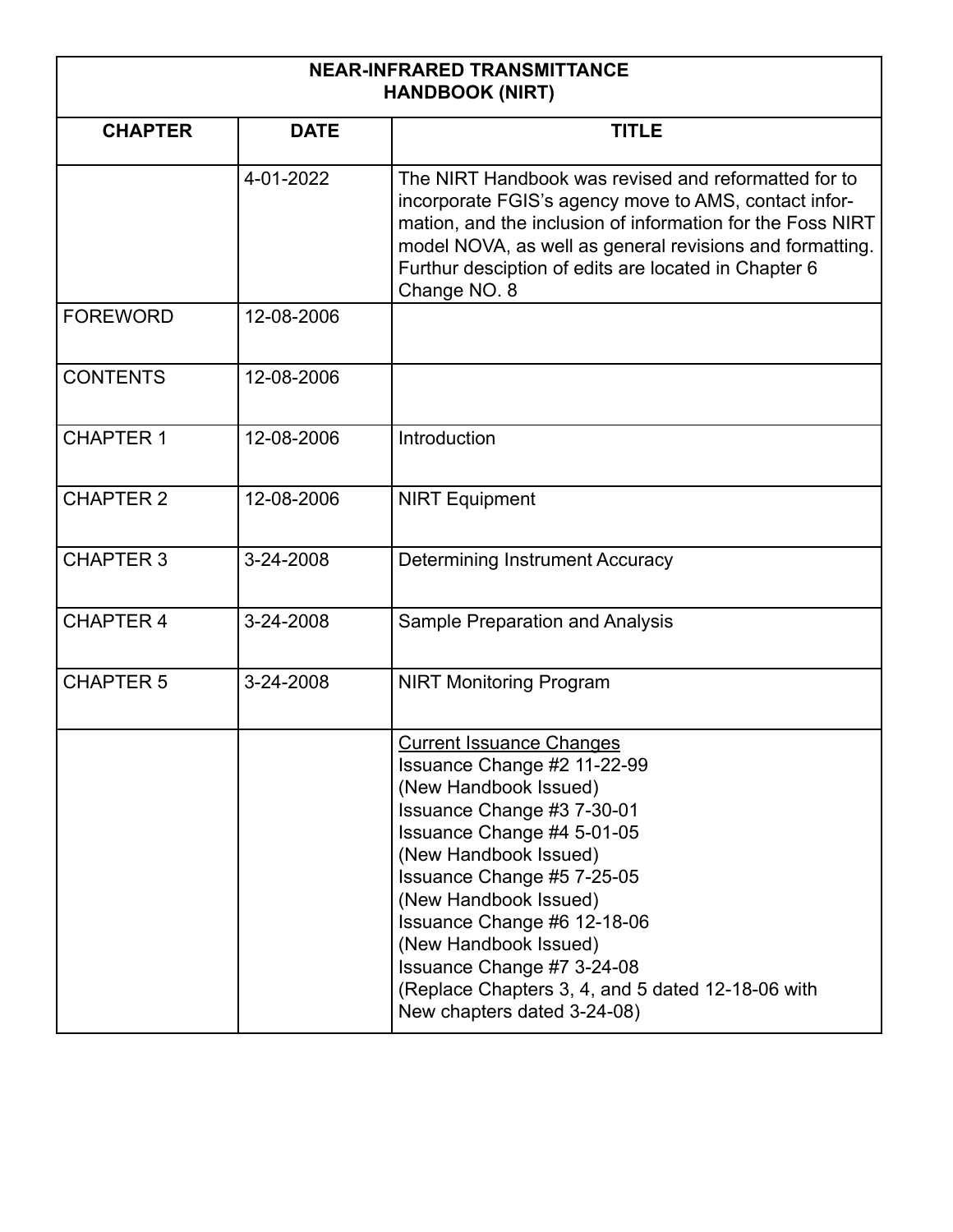| <b>NUCLEAR MAGNETIC RESONANCE</b><br>(NMR) HANDBOOK<br><b>OPR - FM-SPB</b> |             |                                                                                             |
|----------------------------------------------------------------------------|-------------|---------------------------------------------------------------------------------------------|
| <b>CHAPTER</b>                                                             | <b>DATE</b> | <b>TITLE</b>                                                                                |
| Foreword                                                                   | 10-01-2009  |                                                                                             |
| Contents                                                                   | 10-01-2009  |                                                                                             |
| Chapter 1                                                                  | 10-01-2009  | <b>General Information</b>                                                                  |
| Chapter 2                                                                  | 10-01-2009  | <b>NMR Oil Testing Equipment</b>                                                            |
| Chapter 3                                                                  | 10-01-2009  | <b>Sample Preparation</b>                                                                   |
| Chapter 4                                                                  | 10-01-2009  | Certification                                                                               |
| Chapter 5                                                                  | 10-01-2009  | <b>Monitoring Program</b>                                                                   |
| Chapter 6                                                                  | 10-01-2009  | Instrument Setup And Sample Analysis - Oxford MQA<br>6005 And MQA 7005 Pulsed NMR Analyzers |
| Chapter 7                                                                  | 10-01-2009  | Instrument Setup and Sample Analyzer - Bruker Mini-<br>spec 7.5 Pulsed NMR Analyzer         |
|                                                                            |             | <b>Current Issuance Changes</b>                                                             |
|                                                                            |             | Issuance Change #1 04-03-97<br>(New Handbook Issued)                                        |
|                                                                            |             | Issuance Change #2 05-12-03<br>(New Handbook Issued)                                        |
|                                                                            |             | Issuance Change #3 10-01-09<br>(New Handbook Issued)                                        |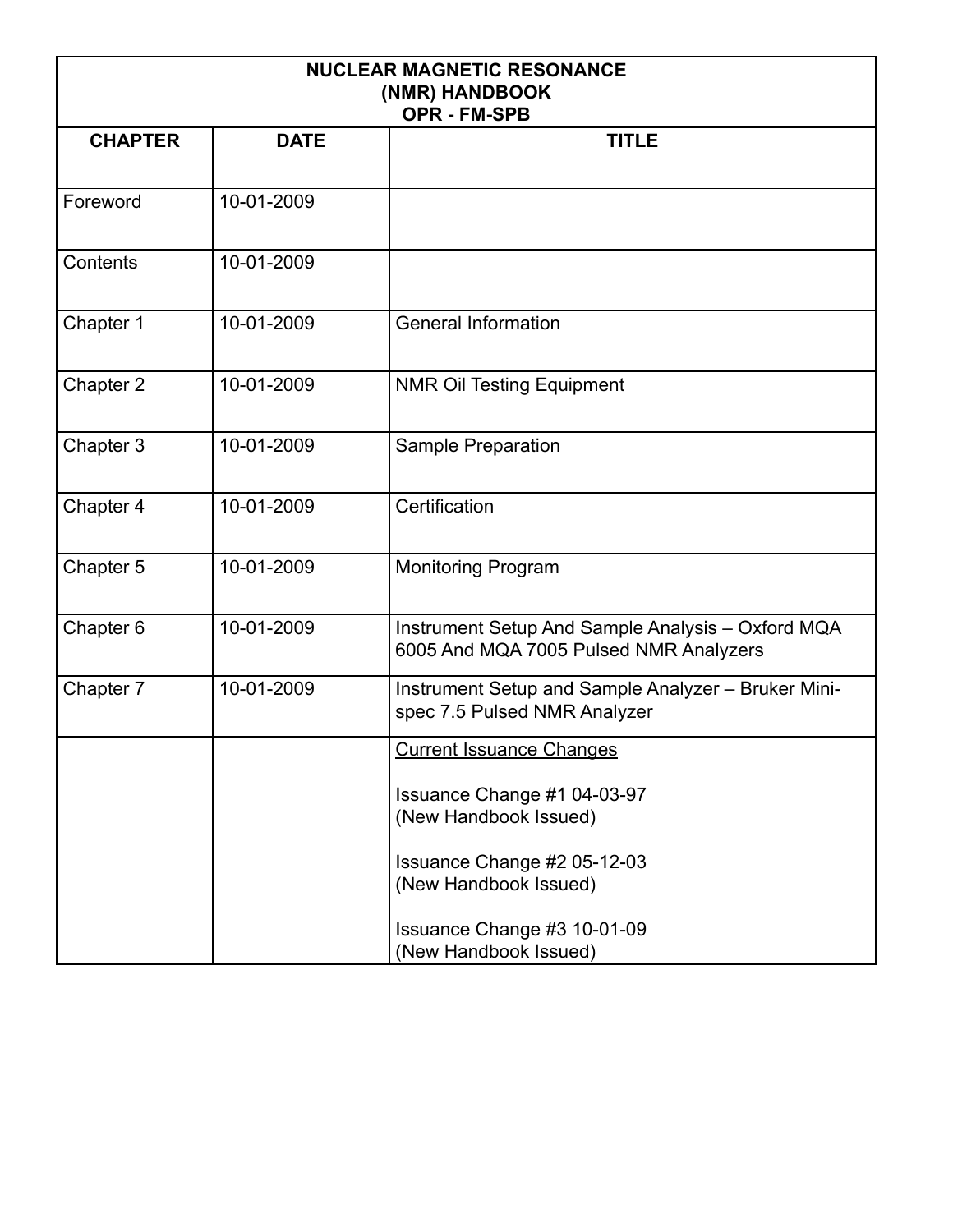| PEA AND LENTIL HANDBOOK<br><b>OPR-MRP-GIPSA-FGIS</b> |             |                                                                                                                                                                                                                                     |
|------------------------------------------------------|-------------|-------------------------------------------------------------------------------------------------------------------------------------------------------------------------------------------------------------------------------------|
| <b>CHAPTER</b>                                       | <b>DATE</b> | <b>TITLE</b>                                                                                                                                                                                                                        |
| Handbook                                             | 7-01-2021   | <b>Entire Handbook Revised</b>                                                                                                                                                                                                      |
|                                                      | 8-01-1998   | New Handbook                                                                                                                                                                                                                        |
| Contents                                             | 8-01-1998   |                                                                                                                                                                                                                                     |
| Page 1                                               | 8-01-1998   | Introduction                                                                                                                                                                                                                        |
| Chapter 1                                            | 8-01-1998   | <b>General Information</b>                                                                                                                                                                                                          |
| Attachment 1                                         |             | <b>Reference Publication</b>                                                                                                                                                                                                        |
| <b>Attachment 2</b>                                  |             | Form FGIS-955, "Application for Inspection Under the<br><b>Agricultural Marketing Act</b>                                                                                                                                           |
| Chapter 2                                            | 8-01-1998   | Sampling                                                                                                                                                                                                                            |
| Chapter 3                                            | 8-01-1998   | <b>Thresher-Run Peas</b>                                                                                                                                                                                                            |
| Chapter 4                                            | 8-01-1998   | Dockage-Free Peas                                                                                                                                                                                                                   |
| Chapter 5                                            | 8-01-1998   | Split-Peas                                                                                                                                                                                                                          |
|                                                      | 1-01-1999   | Attachment                                                                                                                                                                                                                          |
| Chapter 6                                            | 8-01-1998   | <b>Thresher-Run Lentils</b>                                                                                                                                                                                                         |
| Chapter 7                                            | 12-31-2002  | Dockage-Free Lentils                                                                                                                                                                                                                |
|                                                      | 12-31-2002  | Attachment                                                                                                                                                                                                                          |
| Chapter 8                                            | 8-01-1998   | Certification                                                                                                                                                                                                                       |
|                                                      |             | Issuance Change #1 1-01-99<br>Revision to Grade Table for Split Bleached Peas<br>Issuance Change #2 12-31-02<br>Revisions to Chapter 7 & Attachment<br>Issuance Change #3 4-28-14<br>Issuance Change #4 7-14-14<br>Chapters 3 and 4 |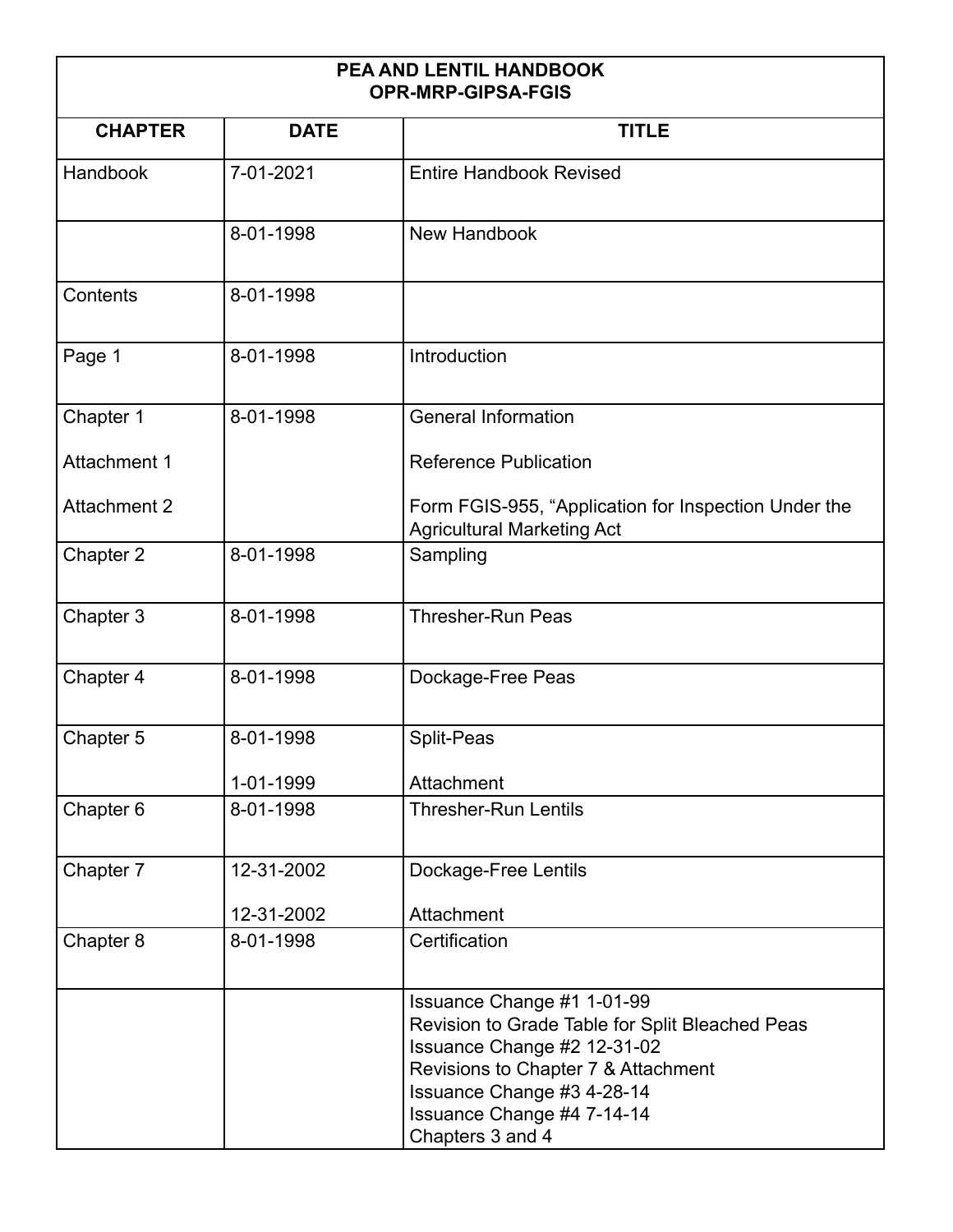| PROCESSED COMMODITIES HANDBOOK<br><b>OPR - FM-SPB</b>                            |                                                               |                                  |
|----------------------------------------------------------------------------------|---------------------------------------------------------------|----------------------------------|
| <b>CHAPTER</b>                                                                   | <b>DATE</b>                                                   | <b>TITLE</b>                     |
|                                                                                  | 8-01-1994                                                     |                                  |
| Foreword                                                                         | 8-01-1994                                                     |                                  |
| Contents                                                                         | 7-15-1996                                                     |                                  |
| Chapter 1<br>$P.1 - 1$<br>Pp.1-11 & 1-12                                         | 8-01-1994<br>7-15-1996<br>7-15-1996                           | <b>General Information</b>       |
| Chapter 2                                                                        | 8-01-1994                                                     | Sampling                         |
| $P. 2-1$<br>Pp. 2-7 & 2-8<br>Pp. 2-18 & 2-19<br>P. 2-24<br>P. 2-29               | 7-15-1996<br>7-15-1996<br>7-15-1996<br>7-15-1996<br>7-15-1996 |                                  |
| Chapter 3                                                                        | 7-15-1996                                                     | <b>FSA Inspections</b>           |
| Chapter 4<br>P.4-31                                                              | 8-01-1994<br>7-15-1996                                        | <b>DPSC</b> Inspections          |
| Chapter 5                                                                        | 8-01-1994                                                     | <b>VA Inspections</b>            |
| Chapter 6<br><b>Attachment 1</b><br>Pp. 1 & 2<br>Pp. 5-10<br><b>Attachment 2</b> | 7-15-1996<br>7-15-1996<br>3-28-1997<br>3-28-1997<br>3-28-1997 | Certification                    |
| Appendix                                                                         | 3-01-1996                                                     | <b>Assigned Responsibilities</b> |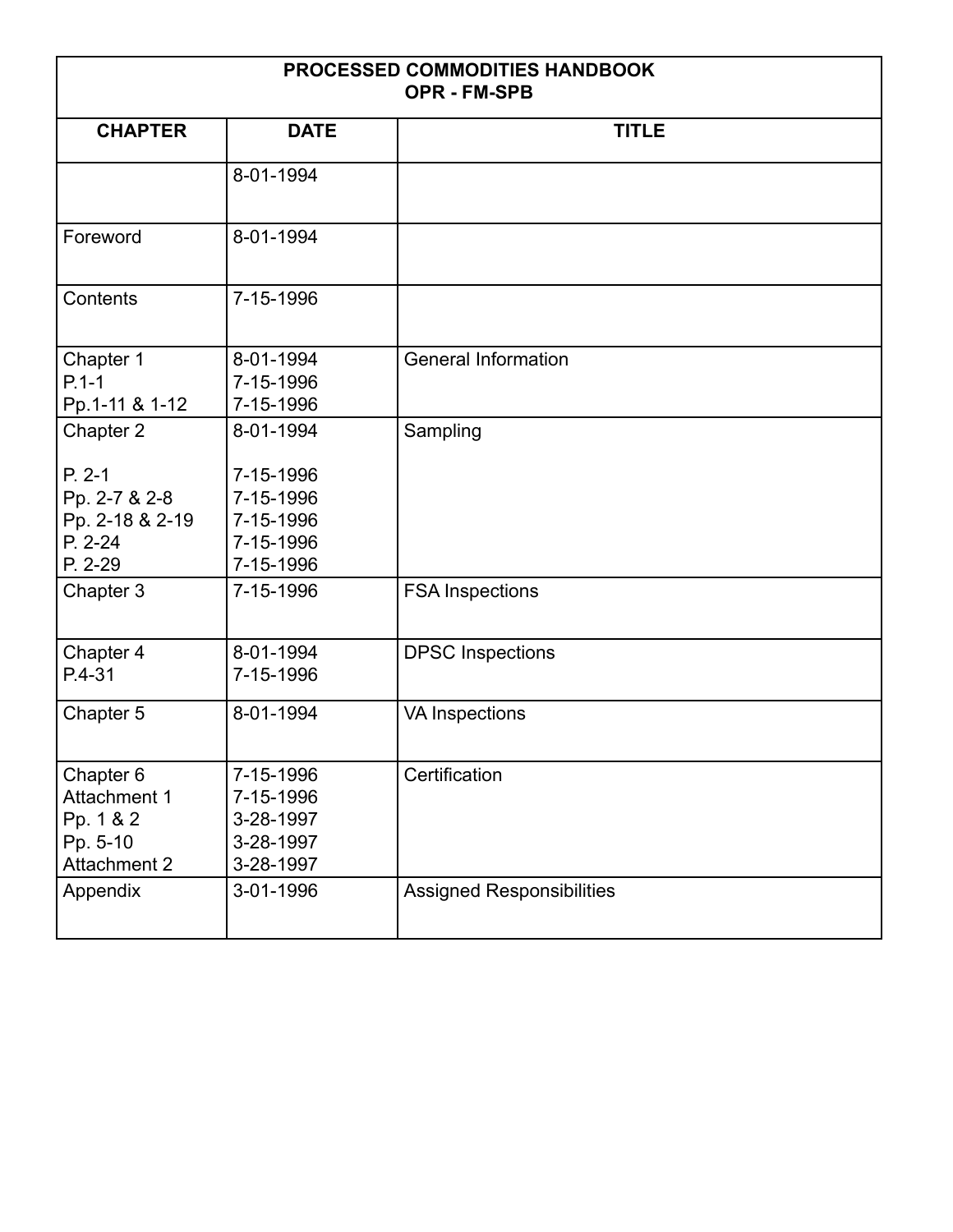| <b>QUALITY HANDBOOK</b><br><b>OPR-FM-SPB</b> |             |                                                                   |
|----------------------------------------------|-------------|-------------------------------------------------------------------|
| <b>CHAPTER</b>                               | <b>DTAE</b> | <b>TITLE</b>                                                      |
| Foreword                                     | 10-01-1996  |                                                                   |
| Contents                                     | 10-01-1996  |                                                                   |
| Chapter 1                                    | 10-01-1996  | <b>General Information</b>                                        |
| Chapter 2                                    | 10-01-1996  | Sample Inspection and Monitoring System                           |
| Chapter 3                                    | 10-01-1996  | <b>Subjective Testing and Evaluation Process</b>                  |
| Chapter 4                                    | 10-01-1996  | Referee and Survey Sample Exchange Program                        |
| Chapter 5                                    | 10-01-1996  | QA/QC Tools                                                       |
| Chapter 6                                    | 10-01-1996  | <b>Intermarket Tracking Program</b>                               |
| Chapter 7                                    | 10-01-1996  | <b>Early Alert Program</b>                                        |
| Chapter 8                                    | 10-01-1996  | <b>Crop Quality Studies</b>                                       |
|                                              |             | <b>Current Issuance Changes</b><br>New Handbook Issued 10-01-1996 |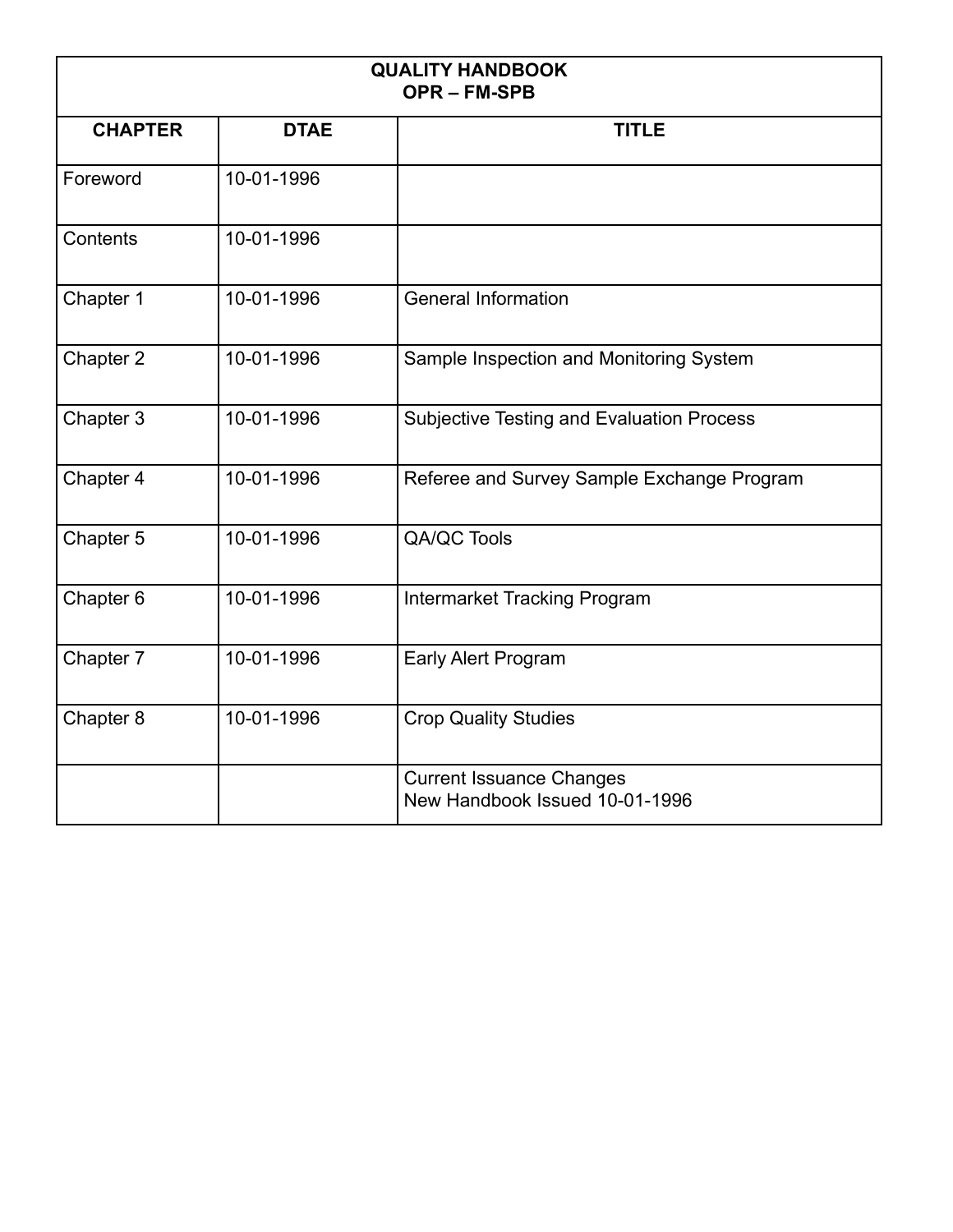| <b>RICE INSPECTION HANDBOOK</b><br><b>OPR-FM-SPB</b>                                                                        |                                                                                                      |                                         |
|-----------------------------------------------------------------------------------------------------------------------------|------------------------------------------------------------------------------------------------------|-----------------------------------------|
| <b>CHAPTER</b>                                                                                                              | <b>DATE</b>                                                                                          | <b>TITLE</b>                            |
| Chapters 1-11                                                                                                               | 8-20-2020                                                                                            | <b>Entire Handbook Revised</b>          |
| Foreward                                                                                                                    | 7-01-1994                                                                                            |                                         |
| Contents                                                                                                                    | 7-01-1994                                                                                            |                                         |
| Chapter 1                                                                                                                   | 7-01-1994                                                                                            | General                                 |
| $P.1 - 3$<br>$P.1 - 7$<br>Pp.1-14 & 1-15<br>$P.1 - 20$                                                                      | 5-01-1997<br>5-01-1997<br>5-01-1997<br>5-01-1997                                                     |                                         |
| Att.4, P.2                                                                                                                  | 5-01-1997                                                                                            |                                         |
| Chapter 2                                                                                                                   | 7-01-1994                                                                                            | Sampling                                |
| $P.2 - 11$<br>$P.2-13$<br>$P.2 - 16$                                                                                        | 5-01-1997<br>5-01-1997<br>5-01-1997                                                                  |                                         |
| Chapter 3                                                                                                                   | 7-01-1994                                                                                            | Inspection of Rough Rice                |
| $P.3-2$<br>P.3-8 thru 3-10<br>$P.3-12$<br>$P.3-17$<br>$P.3 - 20$                                                            | 5-01-1997<br>5-01-1997<br>5-01-1997<br>5-01-1997<br>5-01-1997                                        |                                         |
| Chapter 4                                                                                                                   | 7-01-1994                                                                                            | Inspection of Brown Rice for Processing |
| $P.4-2$<br>P.4-8 & 4-9<br>$P.4-15$                                                                                          | 5-01-1997<br>5-01-1997<br>5-01-1997                                                                  |                                         |
| Chapter 5                                                                                                                   | 7-01-1994                                                                                            | Inspection of Milled Rice               |
| $P.5 - 5$<br>$P.5 - 15$<br>$P.5-17$<br>P.5-19 thru 21<br>$P.5 - 28$<br>P.5-32 thru 5-38<br>Att.3, P.1 & 2<br>Att.4, P.1 & 2 | 5-01-1997<br>5-01-1997<br>5-01-1997<br>5-01-1997<br>5-01-1997<br>5-01-1997<br>5-01-1997<br>5-01-1997 |                                         |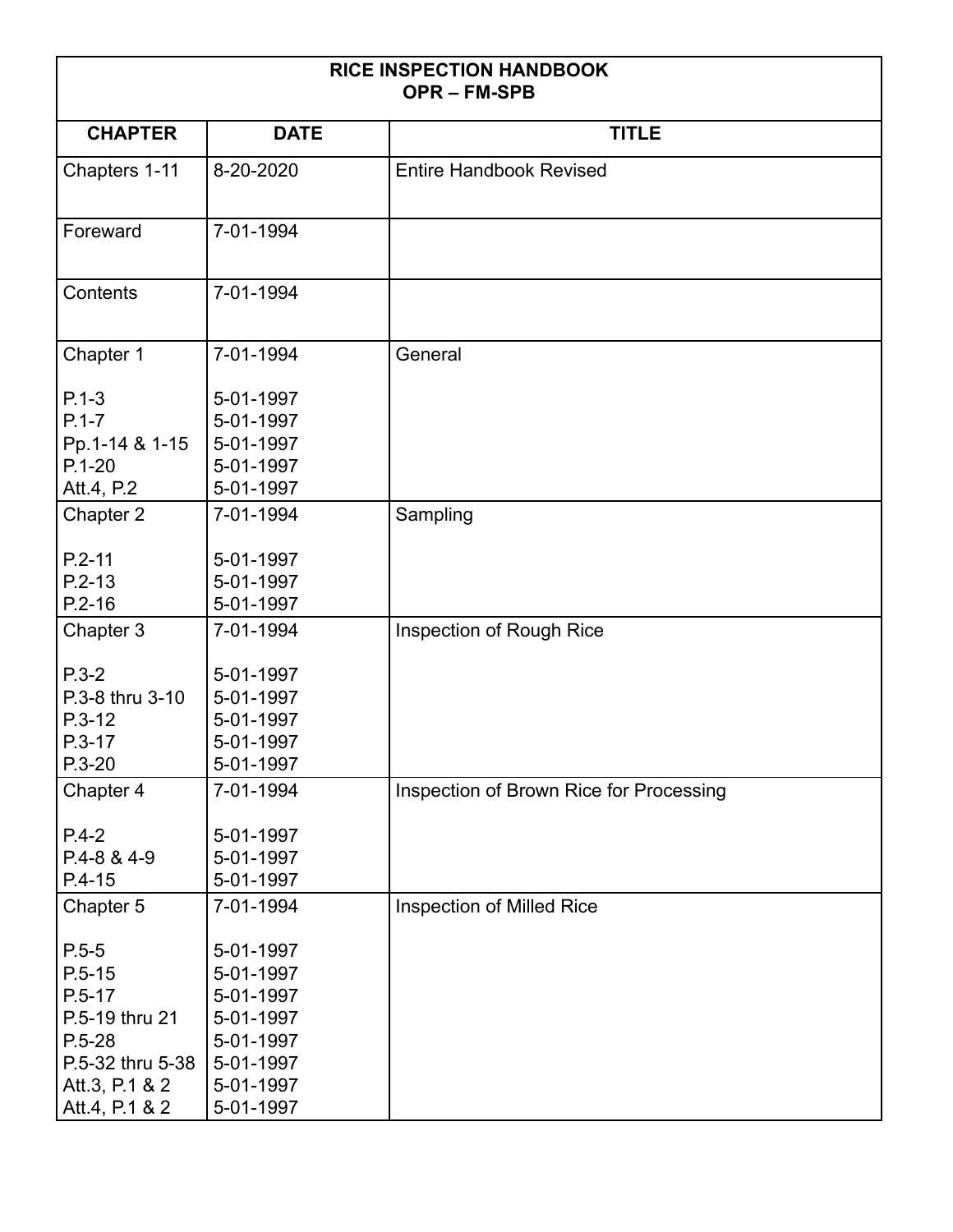| <b>RICE INSPECTION HANDBOOK</b><br><b>OPR-FM-SPB</b> |                        |                                                                                                                                                    |
|------------------------------------------------------|------------------------|----------------------------------------------------------------------------------------------------------------------------------------------------|
| <b>CHAPTER</b>                                       | <b>DATE</b>            | <b>TITLE</b>                                                                                                                                       |
| Chapter 6                                            | 7-01-1994              | Certification                                                                                                                                      |
| $P.6-4$                                              | 5-01-1997              |                                                                                                                                                    |
| $P.6-9$                                              | 5-01-1997              |                                                                                                                                                    |
| Pp.6-20 & 6-21                                       | 5-01-1997              |                                                                                                                                                    |
| Att.1, Pp.1 &2                                       | 5-01-1997              |                                                                                                                                                    |
| Att.2, Pp.1 & 2                                      | 5-01-1997              |                                                                                                                                                    |
| Att.4, Pp.1 & 2                                      | 5-01-1997              |                                                                                                                                                    |
| Chapter 7                                            | 5-01-1997              | <b>Roundlot Inspection Plan</b>                                                                                                                    |
| Contents                                             | 5-01-1997              |                                                                                                                                                    |
| Attachment 1                                         | 5-01-1997              |                                                                                                                                                    |
| <b>Attachment 2</b>                                  | 5-01-1997              |                                                                                                                                                    |
| Chapter 8                                            | 7-01-1994              | <b>Identity-Preserved Inspection Plan</b>                                                                                                          |
| $P.8-3$                                              | 5-01-1997              |                                                                                                                                                    |
| $P.8 - 7$                                            | 5-01-1997              |                                                                                                                                                    |
| Chapter 9                                            | 7-01-1994              | Warehouse-Lot Inspection Plan                                                                                                                      |
|                                                      |                        |                                                                                                                                                    |
| Chapter 10                                           | 7-01-1994              | <b>Government Contracts</b>                                                                                                                        |
| Appendix 1<br>P.1                                    | 7-01-1994<br>5-01-1997 | <b>Tolerances</b>                                                                                                                                  |
|                                                      |                        | <b>Current Issuance Changes</b><br>Issuance Change #1 7-01-94<br>(New Handbook Issued)<br>Issuance Change #2 8-15-94<br>Issuance Change #3 5-01-97 |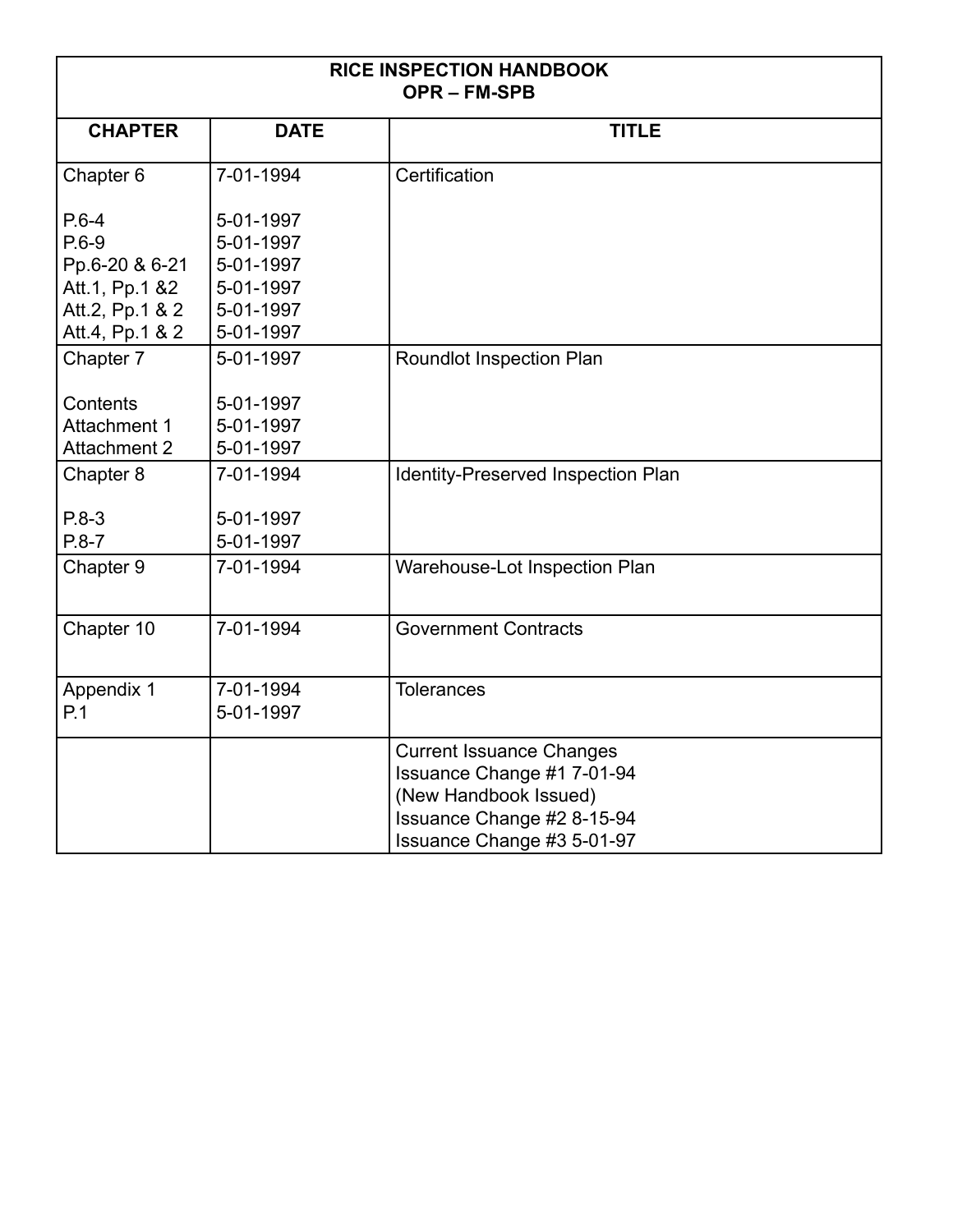| <b>Sanitation and Food Defense Handbook</b><br>Rice, Beans, Peas, Lentils, and Processed Commodities<br><b>OPR-FM-SPB</b> |             |                                                                                        |
|---------------------------------------------------------------------------------------------------------------------------|-------------|----------------------------------------------------------------------------------------|
| <b>CHAPTER</b>                                                                                                            | <b>DATE</b> | <b>TITLE</b>                                                                           |
| Chapters 1-6                                                                                                              | 9-9-2020    | <b>Entire Handbook Revised</b>                                                         |
| Foreword                                                                                                                  | 3-28-1997   |                                                                                        |
| Contents                                                                                                                  | 3-28-1997   |                                                                                        |
| Chapter 1                                                                                                                 | 3-28-1997   | <b>Cooperation With Other Agencies</b>                                                 |
| Chapter 2                                                                                                                 | 3-28-1997   | <b>Inspection Responsibilities</b>                                                     |
| Chapter 3                                                                                                                 | 3-28-1997   | <b>Plant Facility</b>                                                                  |
| Chapter 4                                                                                                                 | 3-28-1997   | <b>Sanitation Inspections</b>                                                          |
|                                                                                                                           |             | <b>Current Issuance Changes</b><br>Issuance Change #1 3-28-97<br>(New Handbook Issued) |